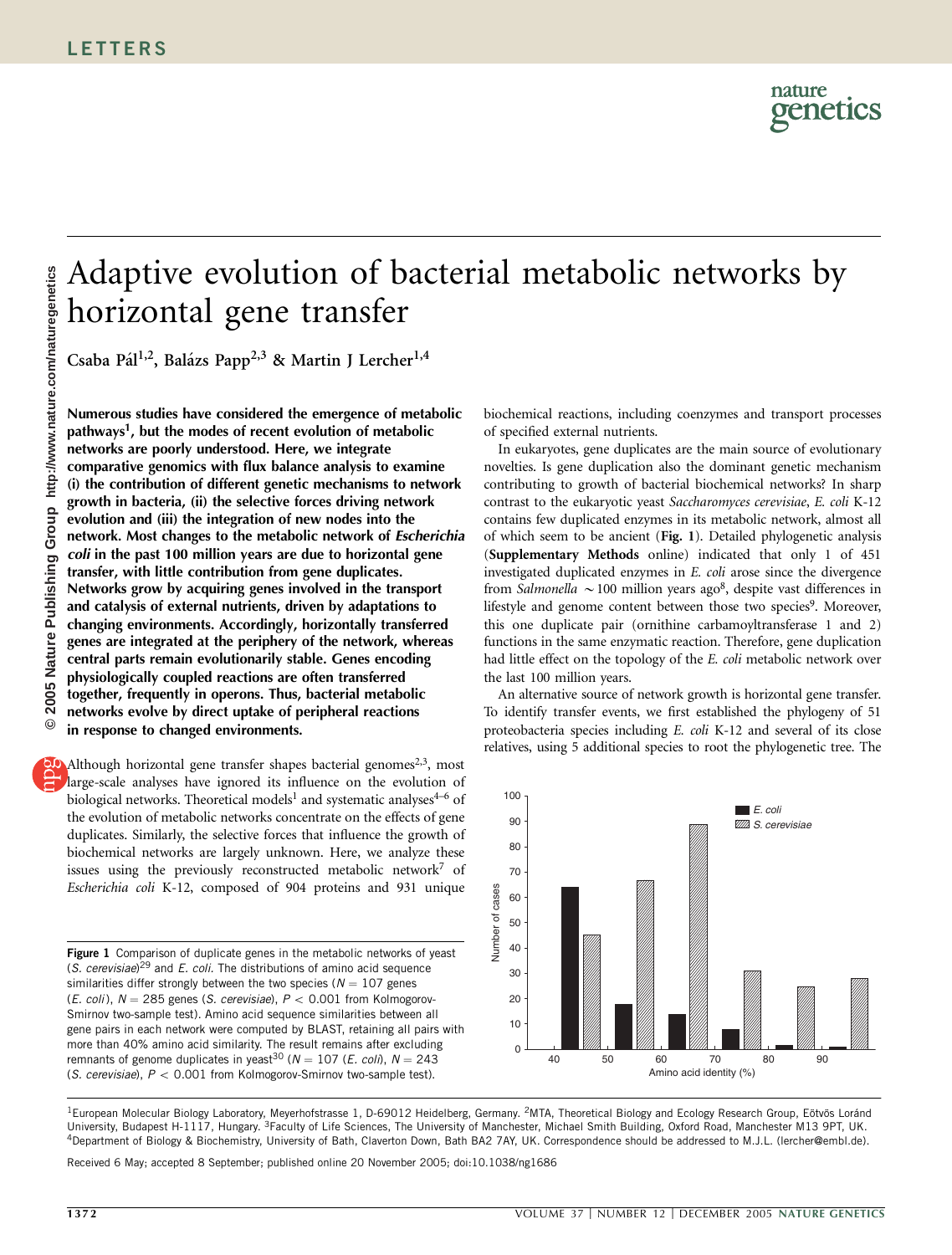

Figure 2 Environment-specificity of proteins increases with the frequency of horizontal transfer and loss events of the encoding genes ( $N = 689$ ; ANOVA:  $P < 10^{-7}$ ,  $F = 16.32$ , d.f. = 10). s.e., standard error.

maximum-likelihood tree reconstructed from 47 concatenated protein sequences was well-supported by bootstrap analyses (Supplementary Fig. 1 online), and comparison with four independent phylogenetic studies confirmed the branching order of all previously investigated species sets (Supplementary Methods). Following earlier studies $10-12$ , we then used the presence or absence of proteins among the 51 species to identify the most parsimonious scenarios for horizontal gene transfers and gene losses across the reconstructed tree. We did this for each of 2,325 orthologous families with members in E. coli K-12 (numbers of inferred transfers at each node are listed in Supplementary Table 1 online). Our results rely on the biologically reasonable assumption that gene losses are approximately twice as likely to occur as are transfer events<sup>10,11</sup> (gain/loss penalty ratio  $= 2$ ); we obtained very similar results with other parameter settings (Supplementary Methods).

Consistent with expectations and earlier observations<sup>13</sup>, a large fraction (30%) of the most recently transferred genes are annotated<sup>14</sup> with virus- or transposon-related functions (Supplementary Fig. 2 online). For recently acquired genes, our results are in good agreement with those from complementary approaches<sup>13</sup> based on irregular GC content and use of suboptimal codons (Supplementary Table 2 online). We found a gradual decay of both GC and codon usage irregularities with the age of the transfer event (Supplementary Fig. 3 online), providing support for the previously hypothesized 'amelioration' of compositional biases over evolutionary time<sup>13</sup>. Under realistic parameter settings, we estimated that 15–32 genes were transferred

Figure 3 Proteins at the periphery of the metabolic network are much more likely to have undergone horizontal gene transfer into the  $E.$  coli lineage since its split from the Vibrio lineage. Genes are divided into the following groups: (i) transport proteins involved in nutrient uptake (87 genes); (ii) enzymes catalyzing the first reaction after uptake (240 genes); (iii) enzymes catalyzing internal reactions (271 genes); and (iv) enzymes producing major biosynthetic components (55 genes).  $P < 10^{-7}$ ,  $\chi^2 = 37.03$ , d.f. = 3. Cofactors and metabolites involved in large numbers of reactions were excluded from the metabolic map, including NAD<sup>+</sup>, NADH, NADPH, NADP<sup>+</sup>, H<sup>+</sup>, ATP, ADP, orthophosphate, CO<sub>2</sub>, pyrophosphate, FAD, FADH<sub>2</sub> and  $H<sub>2</sub>O$ . Genes with ambiguous network positions were excluded from the analysis. Results remain for gain/loss penalty = 1 ( $\chi^2$  = 65.39, d.f. = 3,  $P < 10^{-13}$ ), as well as when transfer events across the whole phylogenetic tree are considered (data not shown). c.i., confidence interval.

horizontally into the *E. coli* metabolic network since its divergence from the Salmonella lineage, vastly outnumbering the one identified gene duplication over the same period.

Although gene duplication may have been an important source for network changes during the early evolution of pathways<sup>1</sup>, the above analyses suggest that horizontal gene transfer was the dominant genetic mechanisms in the recent expansion of metabolic networks in bacteria. Which forces may be responsible for the low contribution of gene duplication to bacterial network growth? The foremost difficulty for the expansion of gene families is preserving both copies until they develop functionally distinct roles<sup>2</sup>. Moreover, the initial preservation of duplicated genes probably depends on the effect of enhanced gene dosage, which will be deleterious except under specific selection pressures<sup>15</sup>. Most gene duplicates are quickly removed from bacterial populations<sup>16</sup>.

What are the selective pressures driving the acquisition of foreign genes? In comparisons with a systematic experimental gene knockout study17, we found that only 7% of the genes horizontally transferred into the metabolic network of E. coli are essential under nutrient-rich laboratory conditions, compared with 23% of other genes ( $N = 761$ genes,  $\chi^2 = 26.53$ , degrees of freedom (d.f.) = 1,  $P < 5 \times 10^{-7}$ ). This observation is consistent with at least two hypotheses. First, transferred genes may provide small but evolutionarily important contributions to fitness, even under the examined routine growth conditions<sup>18</sup>. Alternatively, horizontal gene transfers might confer condition-specific advantages, facilitating adaptation to new environments. To assess the fitness contribution of all metabolic E. coli K-12 genes under different environments in silico, we carried out flux balance analyses of the metabolic network $19$  (very similar results were obtained with minimization of metabolic adjustment analyses $20$ ; Supplementary Methods and Supplementary Table 2). Assuming a steady state of metabolite concentrations, we determined the flux distribution that maximized the production of a physiological combination of major biosynthetic components, the biomass, for a given set of available nutrients (Supplementary Methods).

Using a previously described protocol<sup>19</sup>, we investigated systematically the effect of gene deletions on fitness in different environments, approximating fitness by the rate of biomass production. We examined 136 simulated environments, characterized by their main carbon source and the availability of oxygen, which had been shown in silico to support aerobic and/or anaerobic growth<sup>21</sup> (Supplementary Table 3). Those genes that contributed most to the evolution of metabolic networks (i.e., that were frequently gained or lost during the

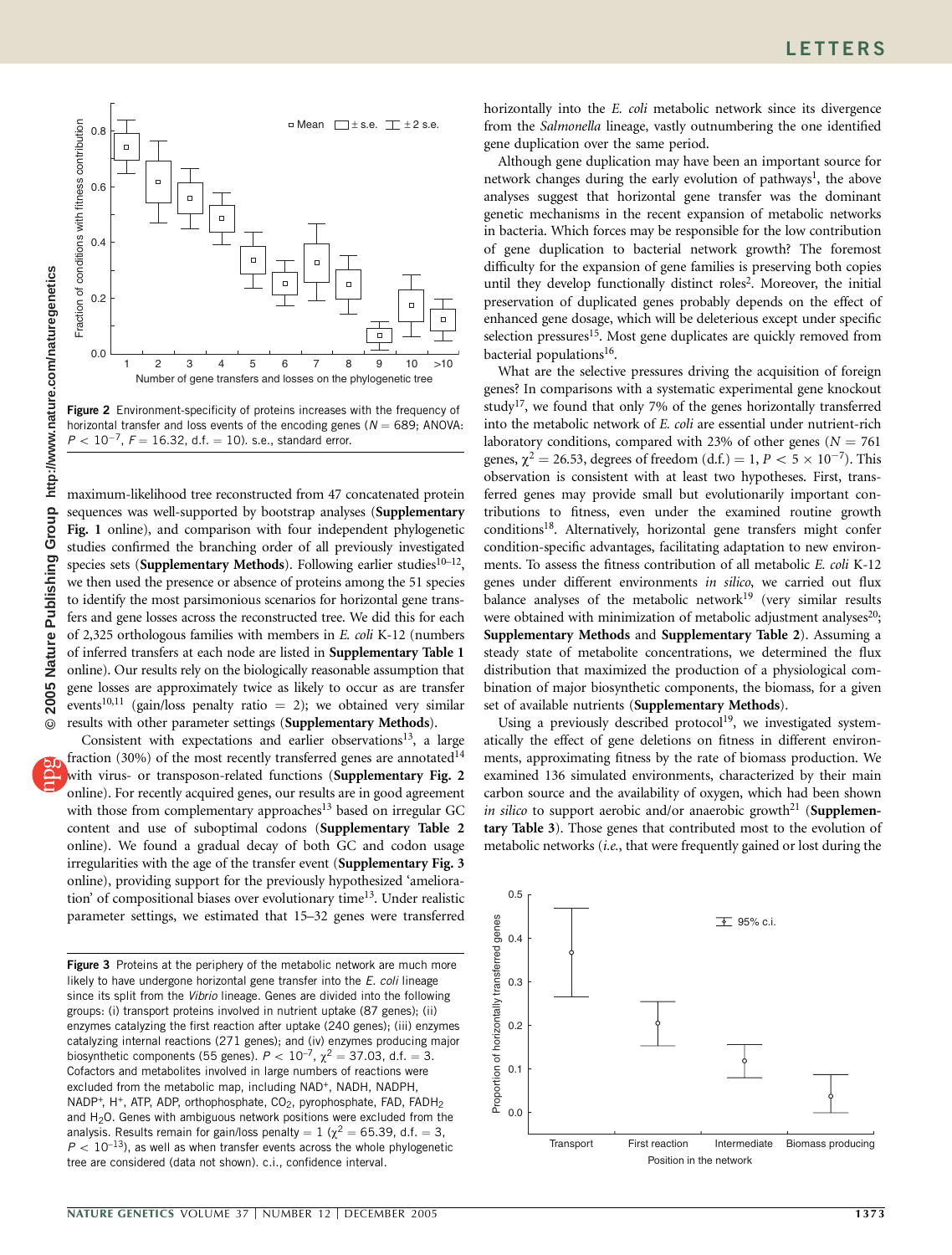|  |  | Table 1 Physiologically coupled enzyme pairs are frequently transferred or lost together |
|--|--|------------------------------------------------------------------------------------------|
|  |  |                                                                                          |

| Interaction           | Event    | Individual events | Fraction of co-events | OR (95% c.i.)     |
|-----------------------|----------|-------------------|-----------------------|-------------------|
| Fully coupled         | Transfer | 59                | 37%                   | 64.6 (24.2–168.8) |
| Fully coupled         | Loss     | 1,624             | 53%                   | 50.0 (41.8–59.6)  |
| Directionally coupled | Transfer | 78                | 30%                   | 60.3 (24.3-147.2) |
| Directionally coupled | Loss     | 2,833             | 21%                   | $9.6(8.3-11.1)$   |

'Individual events' is the total number of individual gene gains (or losses) investigated. 'Fraction of co-events' is the fraction of the total gains (or losses) of genes involved in physiologically coupled pairs that occur together with their coupled partner. Only branches originating from an ancestral node in which both genes are absent (or present) were considered in the analysis of 'co-gains' (or 'co-losses'). Odds ratios (ORs) quantify how much more likely gain (or loss) of a gene is when its coupled partner gene is gained (or lost)<br>along the same phylogenetic branch; a Table 2). c.i., confidence interval.

evolution of proteobacteria) were generally environment-specific, whereas those genes that were invariant among proteobacteria contributed to fitness in most environments (Fig. 2). Previous analyses showed quantitative agreement between the predictions of the flux balance model and experimentally measured nutrient uptake, enzymatic fluxes and the effects of gene deletions under several conditions in E. coli<sup>19</sup>, but detailed predictions under several other conditions remain to be validated. The above result remained valid when the analysis was restricted to conditions where growth of E. coli K-12 was experimentally shown; it was also robust to changes in the method to identify gene transfers and losses and in the optimization protocols to calculate the impact of gene deletions<sup>19,20</sup> (Supplementary Table 2). The environment-specificity of horizontally transferred genes might explain why most of them are not translated into proteins under laboratory conditions<sup>22</sup>. We conclude that the evolution of the network is largely driven by adaptation to new environments and not by optimization in fixed environments.

Having established the genetic mechanisms and the selective forces that govern network evolution, we next turned to the topological effect of horizontal gene transfer on the network. The above results suggest that addition and deletion of reactions might be concentrated on those network parts that interact with the environment. The number of independent horizontal transfer events was highly variable across different enzymatic pathways (Supplementary Table 2), and genes in the central pathways of the network (e.g., glycolysis) had undergone few transfer events across the tree. To analyze further the relationship between network position and gene transfers, we classified proteins according to their involvement in nutrient uptake, first reactions after uptake, intermediate steps of metabolism and production of major biosynthetic components. As predicted, proteins contributing to peripheral reactions (nutrient uptake and first metabolic step) were more likely to be transferred, whereas enzymes catalyzing central reactions (intermediate steps and biomass production) were largely invariant across species (Fig. 3).

Are genes added or lost from metabolic networks one at a time, or does network evolution proceed by steps involving whole sets of genes simultaneously? Modules of physiologically coupled genes might be the best candidates for simultaneous acquisition or loss during evolution. We identified physiologically coupled enzyme pairs by flux-coupling analysis<sup>23</sup>. Two special cases were considered: fully and directionally coupled enzyme pairs. In fully coupled enzyme pairs, the flux catalyzed by one protein is always the same as that catalyzed by the other except for a constant factor, as in linear pathways. Fully coupled enzymatic pairs provide a very rigorous and stringent definition of biochemical modules, as only together can such pairs fulfill their metabolic function. Directional coupling indicates that removal of one enzyme shuts down flux through the other but not vice versa. As predicted, both fully and directionally coupled enzymes were much more often gained or lost together on the same branch of the proteobacterial phylogenetic tree than would be expected by chance (Table 1). This suggests that physiological modules tend to be conserved during evolution, contrary to previous results based on more loosely defined modules<sup>24</sup>.

Moreover, 30% of the fully coupled pairs are encoded in the same operon in E.  $\text{coli}^{25}$ , a fraction much higher than would be expected for randomly chosen pairs (0.5%). The fraction of pairs sharing the same operon rises to at least 75% when considering only fully coupled pairs that were gained together during evolution leading to E. coli. These latter results confirm that the gains of physiologically fully coupled pairs together most likely occurred in one step, the uptake of at least part of an operon.

Future studies will aim to characterize the molecular details of the evolutionary network dynamics, for example, by analyzing how the enzymatic composition of the network affects its ability to adapt to

|  | Table 2 Some operons containing horizontally transferred genes with physiologically coupled, environment-specific functions |  |  |  |
|--|-----------------------------------------------------------------------------------------------------------------------------|--|--|--|
|  |                                                                                                                             |  |  |  |
|  |                                                                                                                             |  |  |  |
|  |                                                                                                                             |  |  |  |

| Operon name | Predicted nutrient for which operon is required | Literature information | Genes in operon and physiological coupling                |
|-------------|-------------------------------------------------|------------------------|-----------------------------------------------------------|
| atoDAE      | Acetoacetate, butyrate                          | Short fatty acids      | atoE $\leftrightarrow$ atoD/atoA*                         |
| codBA       | <b>NA</b>                                       | Cytosine               | $\text{cod} \mathbf{B} \rightarrow \text{cod} \mathbf{A}$ |
| cynTSX      | <b>NA</b>                                       | Cyanate                | cynX $\leftrightarrow$ cynS $\rightarrow$ cynT            |
| fucPIKUR    | Fucose                                          | Fucose                 | fucP $\leftrightarrow$ fucl $\leftrightarrow$ fucK*       |
| melAB       | Melibiose                                       | Melibiose              | melB $\leftrightarrow$ melA                               |
| mtIADR      | Mannitol                                        | Mannitol               | mtlA $\leftrightarrow$ mtlD <sup>*</sup>                  |
| AraBAD      | Arabinose                                       | Arabinose              | araA $\leftrightarrow$ araB $\leftrightarrow$ araD        |

The operons listed are required for the uptake or catalysis (mostly the first or second step after uptake) of specific nutrients. Members of these operons are physiologically coupled. Nutrient conditions where the operons are required are derived from the model and from literature compiled from RegulonDB and Ecocyc<sup>14</sup>. Genes in the operons are listed as ordered on the metabolic map. Genes involved in transport processes are underlined. Genes horizontally transferred to E. coli are depicted in bold. Physiological coupling between genes is denoted by arrows ( $\leftrightarrow$ , fully coupled;  $\rightarrow$ , directionally coupled). Genes that are not part of the metabolic network are excluded from the analysis. Unless otherwise indicated (\*), evidence for horizontal transfer is consistent under all investigated parameter settings. NA, not analyzed.